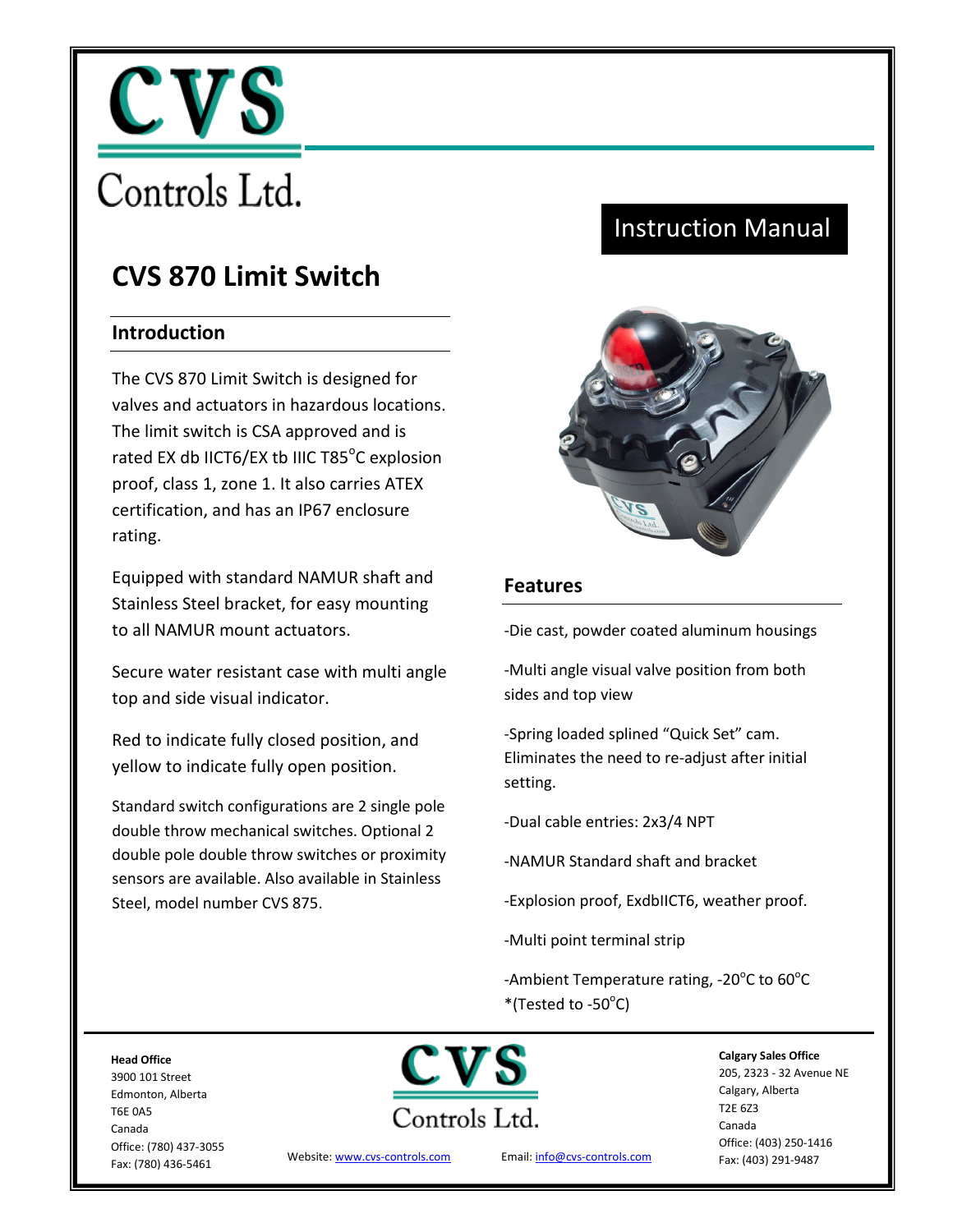#### **SPECIFICATIONS**

## **Dimensions-(mm)**



### **Installation**

The CVS Limit Switch uses NAMUR standard shaft and mounting bracket. Suitable for various applications, without the need for further modification.

**Ensure all supply pressure to the valve, actuator, and other related devices is off prior to installation.**

Install NAMUR mounting bracket using supplied fasteners. Determine correct application height and install side mounting brackets accordingly.

Install assembled CVS 870 Limit Switch and Bracket to valve or actuator accordingly. CVS 870 Limit Switch with CVS350SR Rack and Pinion actuator,



and CVS 6700 Series Trunnion Ball Valve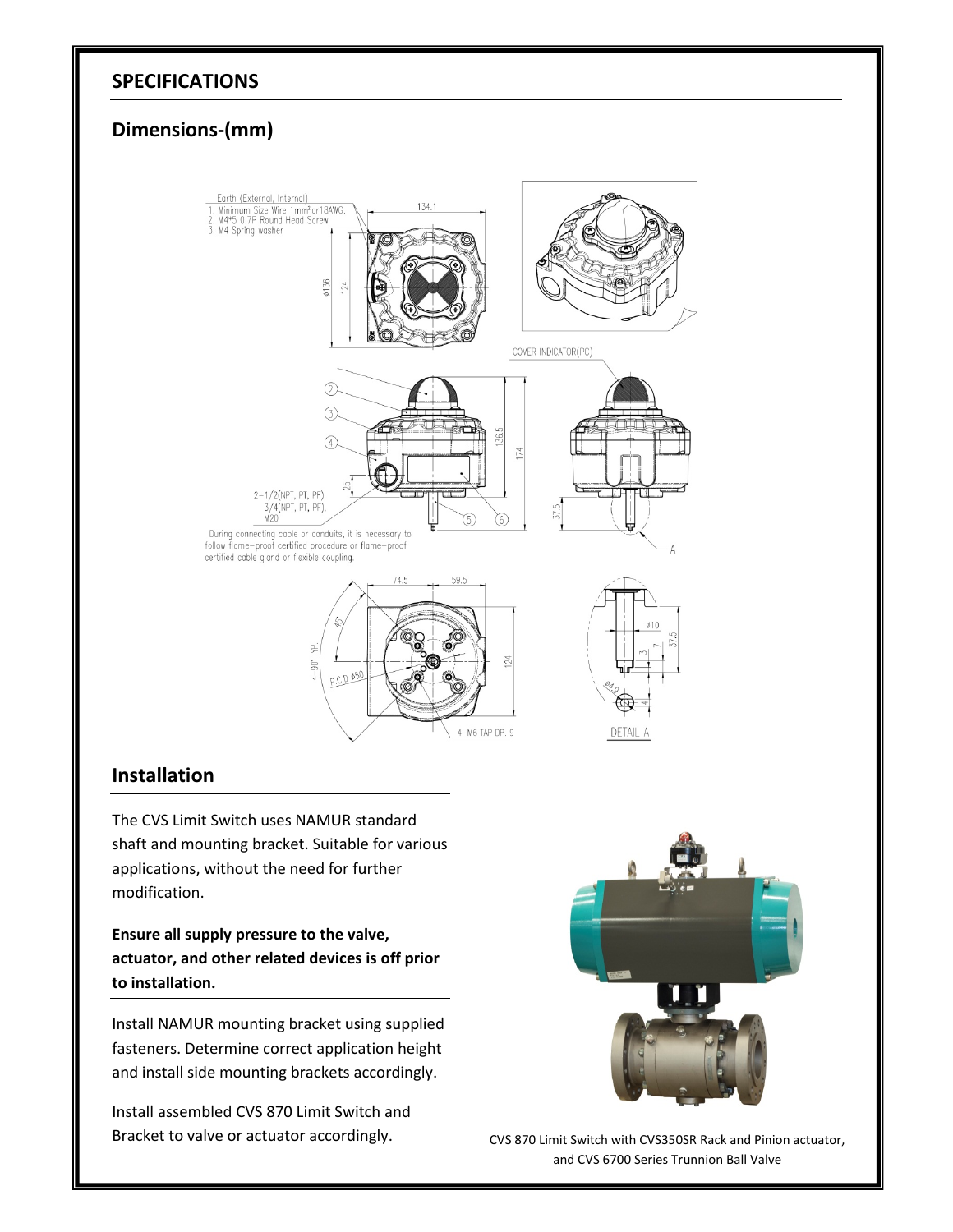## **Installation**

CVS 870M1, 2 SPDT Wiring:



\*EXT may be used for optional solenoid valve.

The CVS 870 Limit Switch accurately monitors and transmits the valve position at the user specified open/close set points.

Standard CVS 870 Limit Switch is 2 Single Pole Double Throw(14VDC 5A, 30VDC 4A, 125VDC 0.4A, 250VDC 0.2A, 125VAC 5A, 250VAC 3A)

Additional configurations through to 2 Double Pole Double Throw available. Contact a CVS controls representative for more information.

Prior to wiring the CVS 870 Limit Switch, ensure no explosive gas or material is present.

Ensure all power has been turned off.

For power connections that are unused, use blind plugs which are explosion proof certified.